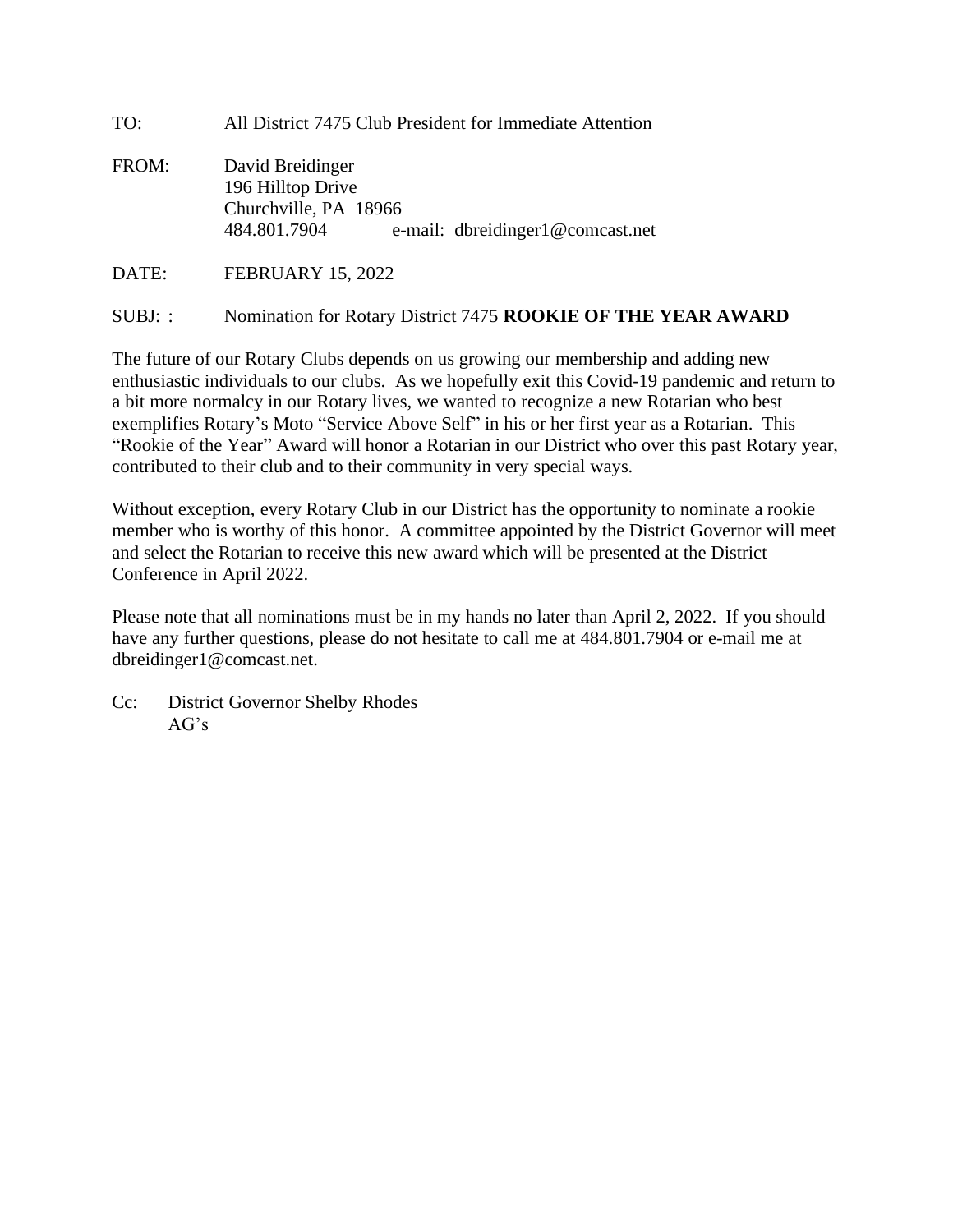## ROTARY DISTRICT 7475 ROOKIE OF THE YEAR AWARD  $-$  2021-2022  $\,$

| YEAR "AWARD                            |  |
|----------------------------------------|--|
| Club President:                        |  |
| Club Address:                          |  |
| <b>Club Contract Person:</b>           |  |
|                                        |  |
| <b>Our Nominee:</b>                    |  |
| Nominee's Address:                     |  |
|                                        |  |
|                                        |  |
| Nominee's Club History:                |  |
|                                        |  |
| <b>Club and District Achievements:</b> |  |
| Community Involvement:                 |  |
| Club Involvement:                      |  |
| Hobbies:                               |  |